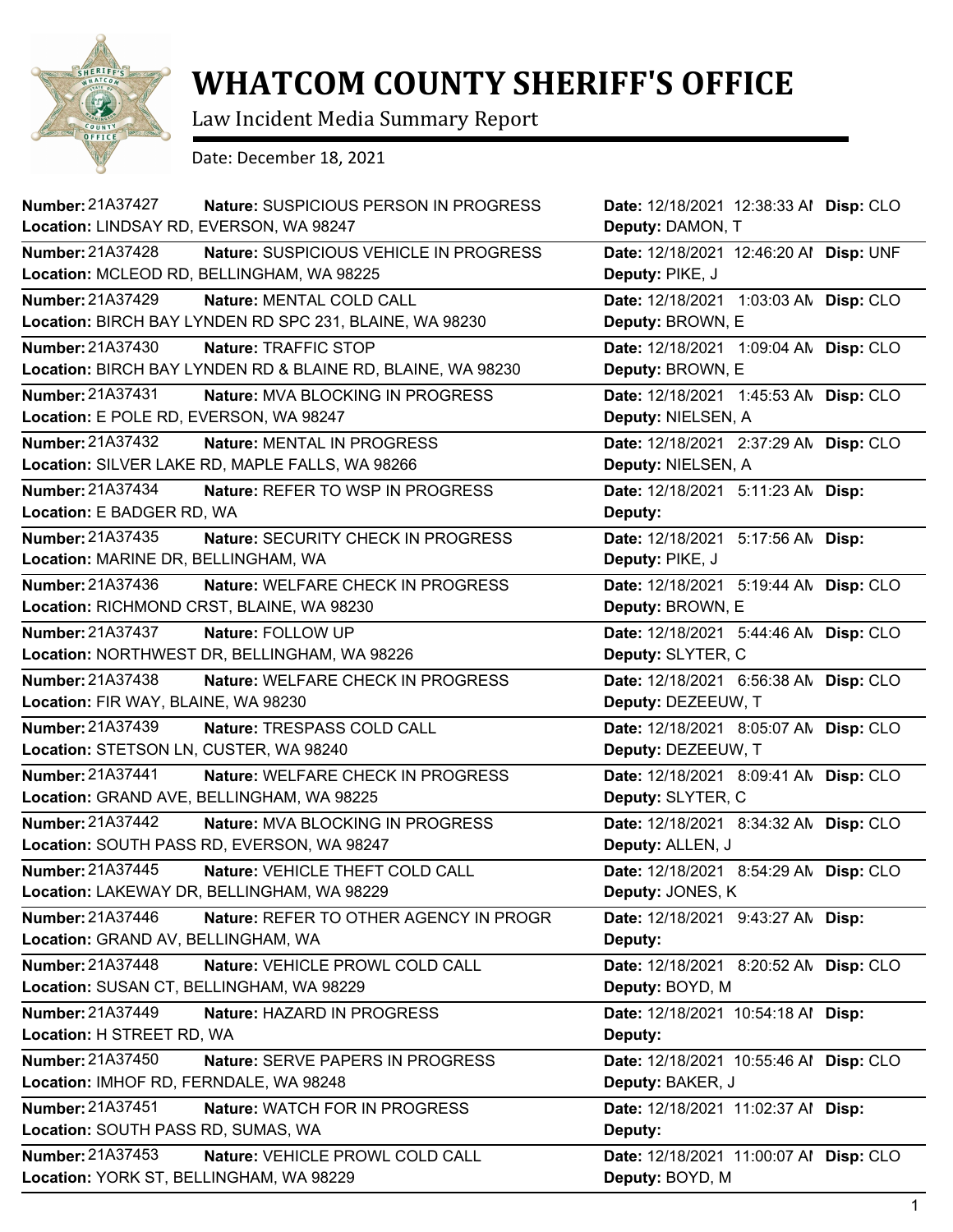| Number: 21A37454<br>Nature: BURGLARY COLD CALL                    | Date: 12/18/2021 11:44:07 Al Disp:     |
|-------------------------------------------------------------------|----------------------------------------|
| Location: BIRCH BAY DR, BLAINE, WA                                | Deputy: JONES, D                       |
| Number: 21A37455<br>Nature: MVA NON BLKING/NON INJURY IN P        | Date: 12/18/2021 11:55:16 Al Disp:     |
| Location: MT BAKER HW, EVERSON, WA                                | Deputy: HENTZ, J                       |
| <b>Number: 21A37456</b><br>Nature: MENTAL COLD CALL               | Date: 12/18/2021 11:59:53 Al Disp: CLO |
| Location: BIRCH BAY LYNDEN RD, BLAINE, WA 98230                   | Deputy: DEZEEUW, T                     |
| <b>Number: 21A37457</b><br>Nature: MVA NON BLKING/NON INJURY COLD | Date: 12/18/2021 12:02:08 PI Disp:     |
| Location: DEER TR & BIRCH BAY DR, BLAINE, WA                      | Deputy:                                |
| Number: 21A37458<br>Nature: KIN NOTIFICATION IN PROGRESS          | Date: 12/18/2021 12:04:50 PI Disp: CLO |
| Location: ALDRICH RD, FERNDALE, WA 98248                          | Deputy: SLYTER, C                      |
| <b>Number: 21A37459</b><br>Nature: HANGUP (911) IN PROGRESS       | Date: 12/18/2021 12:12:55 PI Disp:     |
| Location: LAKE WHATCOM BL, BELLINGHAM, WA                         | Deputy:                                |
| <b>Number: 21A37460</b><br>Nature: MVA INJURY IN PROGRESS         | Date: 12/18/2021 12:18:40 PI Disp: CLO |
| Location: MANLEY RD, BELLINGHAM, WA 98229                         | Deputy: JONES, K                       |
| Number: 21A37461<br>Nature: TRAFFIC HAZARD IN PROGRESS            | Date: 12/18/2021 12:19:04 PI Disp:     |
| Location: W SMITH RD & NORTHWEST DR, BELLINGHAM, WA               | Deputy:                                |
| Number: 21A37462<br>Nature: SUBJECT STOP                          | Date: 12/18/2021 12:20:07 PI Disp: CLO |
| Location: EMERSON RD, EVERSON, WA 98247                           | Deputy: ALLEN, J                       |
| Number: 21A37463<br>Nature: REFER TO OTHER AGENCY IN PROGR        | Date: 12/18/2021 12:26:18 PI Disp:     |
| Location: LAMPMAN RD & HAXTON WA, FERNDALE, WA                    | Deputy:                                |
| <b>Number: 21A37465</b><br>Nature: TRAFFIC HAZARD IN PROGRESS     | Date: 12/18/2021 12:37:44 PI Disp:     |
| Location: LAMPMAN RD & HAXTON WA, FERNDALE, WA                    | Deputy:                                |
| Number: 21A37468<br>Nature: ALARM AUDIBLE IN PROGRESS             | Date: 12/18/2021 1:10:50 PN Disp: CLO  |
| Location: W LAUREL RD, BELLINGHAM, WA 98226                       | Deputy: BAKER, J                       |
| <b>Number: 21A37469</b><br>Nature: SUSPICIOUS VEHICLE IN PROGRESS | Date: 12/18/2021 1:36:19 PM Disp: CLO  |
| Location: GRANDVIEW PL, FERNDALE, WA 98248                        | Deputy: INGERMANN, N                   |
| <b>Number: 21A37471</b><br>Nature: BURGLARY COLD CALL             | Date: 12/18/2021 2:42:01 PM Disp: CLO  |
| Location: CLEAR VALLEY DR, MAPLE FALLS, WA 98266                  | Deputy: ALLEN, J                       |
| <b>Number: 21A37472</b><br><b>Nature: WATCH FOR IN PROGRESS</b>   | Date: 12/18/2021 2:51:58 PM Disp:      |
| Location: GUIDE MERIDIAN & KELLY RD, BELLINGHAM, WA               | Deputy:                                |
| <b>Number: 21A37473</b><br>Nature: MVA NON BLKING/NON INJURY IN P | Date: 12/18/2021 2:54:44 PN Disp: CLO  |
| Location: BIRCHWOOD AVE, BELLINGHAM, WA 98225                     | Deputy: WRIGHT, M                      |
| Number: 21A37474<br>Nature: HANGUP (911) IN PROGRESS              | Date: 12/18/2021 4:04:25 PM Disp:      |
| Location: MITCHELL WA, BELLINGHAM, WA                             | Deputy:                                |
|                                                                   |                                        |
| <b>Number: 21A37477</b><br>Nature: TRESPASS IN PROGRESS           | Date: 12/18/2021 4:16:59 PM Disp: CAA  |
| Location: SLATER RD, BELLINGHAM, WA 98226                         | Deputy: JAMES, J                       |
| Arrested: VROMAN, JEREMY B.<br>Age: 45                            |                                        |
| Offenses: Trespass, Real Property, Harassment, Felony             |                                        |
| Number: 21A37479<br>Nature: VEHICLE THEFT COLD CALL               | Date: 12/18/2021 4:31:30 PM Disp:      |
| Location: GRAND AV, BELLINGHAM, WA                                | Deputy:                                |
| <b>Number: 21A37480</b><br>Nature: SHOTS IN PROGRESS              | Date: 12/18/2021 5:03:51 PN Disp: CLO  |
| Location: VALLEY VIEW RD, FERNDALE, WA 98248                      | Deputy: INGERMANN, N                   |
| Number: 21A37482<br>Nature: REFER TO OTHER AGENCY IN PROGR        | Date: 12/18/2021 5:30:59 PM Disp:      |
| Location: BIRCH BAY LYNDEN RD, CUSTER, WA                         | Deputy:                                |
| Number: 21A37483<br>Nature: SUSPICIOUS CIRCUMSTANCES IN PR        | Date: 12/18/2021 5:58:36 PM Disp: CLO  |
| Location: BIRCH BAY LYNDEN RD, CUSTER, WA 98240                   | Deputy: INGERMANN, N                   |
| Number: 21A37484<br>Nature: WATCH FOR IN PROGRESS                 | Date: 12/18/2021 6:01:29 PM Disp:      |